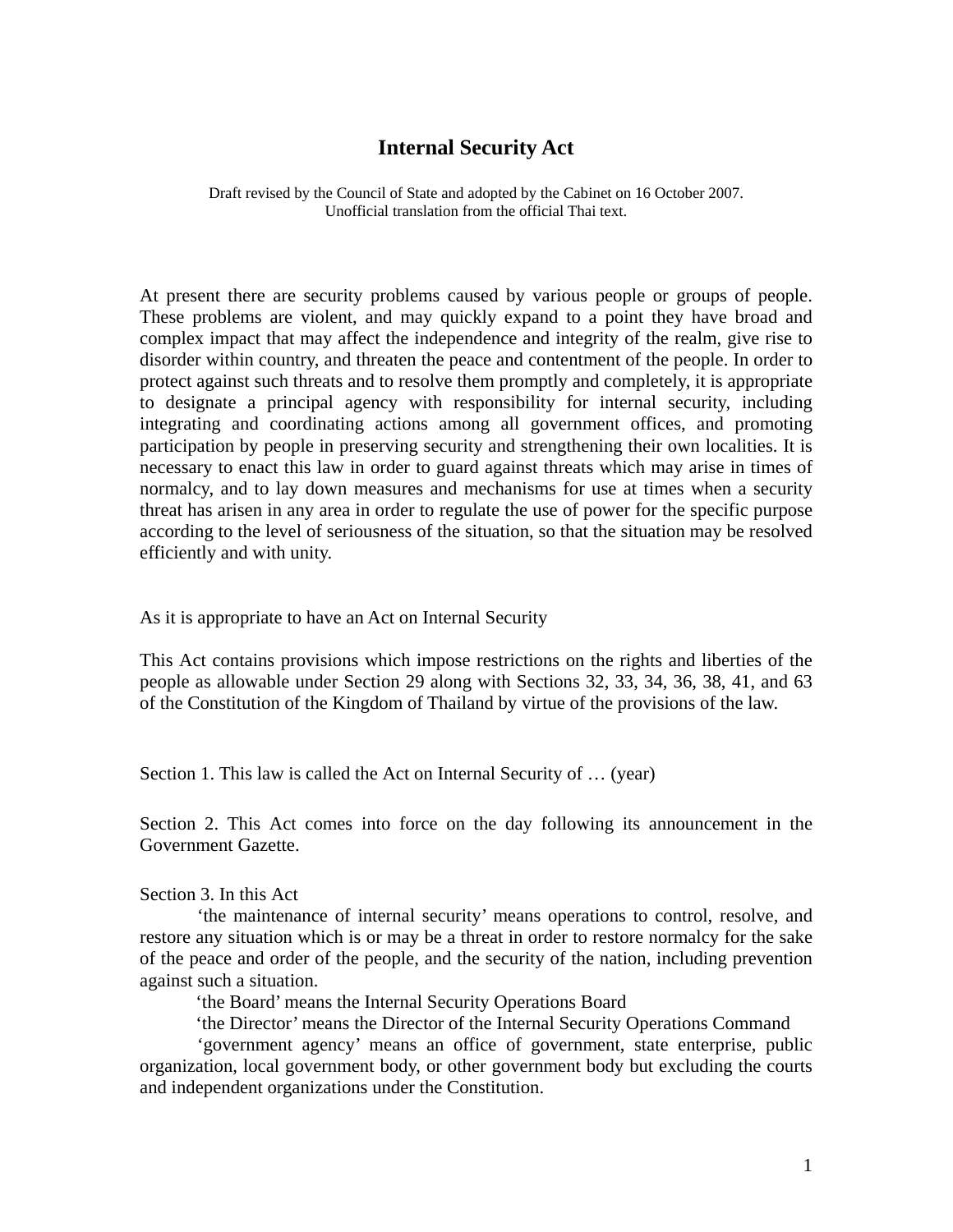'government official' means a government servant, employee, or hired hand of a government agency

'competent officer' means a person that the Director of Internal Security appoints to carry out duties under this Act

'province' includes Bangkok

'provincial governor' includes the governor of Bangkok

Section 4. The prime minister shall take care of the execution of this Act.

### **Chapter 1: The Internal Security Operations Command**

Section 5. There shall be an Internal Security Operations Command, known in short as ISOC, within the Prime Minister's Office with power and responsibility for maintaining internal security.

ISOC shall have the status of a special government agency under the direct command of the Prime Minister. The administration, management, structure and division of work, and the powers of units inside ISOC shall be determined by the Cabinet. The Prime Minister in his status as head of government shall be the Director of Internal Security, and the Commander-in-Chief of the Army shall be Deputy Director

In execution of duty and exercise of power under this Act, the Director may assign his power in writing to the Deputy Director to execute the power on his behalf.

The Director shall have power to undertake juristic acts, prosecute or defend lawsuits, and perform any actions in connection with lawsuits which are related to the duty of the Internal Security Operations Command, acting in the name of the Prime Minister's Office.

Section 6. ISOC shall have powers and duties as follows:

(1) to monitor, investigate, and evaluate situations which may give rise to a threat to internal security, and report to the Cabinet for the consideration of further action;

(2) to direct the maintenance of internal security on matters assigned by the Cabinet or National Security Council; in such matters, ISOC shall have the power and duty to propose a plan and directions for operation and implementation for the Cabinet to consider and approve; when the Cabinet has given approval, government agencies shall follow this plan and directions;

(3) to direct, coordinate, and support the activity of government agencies in operations related to implementation under (2); the Cabinet may also assign ISOC the power to oversee implementation by government agencies as determined by Cabinet;

(4) to encourage people to be aware of their duty in upholding nation, religion, and king; to build love and unity among people in the nation; as well as to promote popular participation in preventing and overcoming various problems which affect internal security and the peace and order of society.

(5) to undertake other operations according to legislation or as assigned by the Cabinet,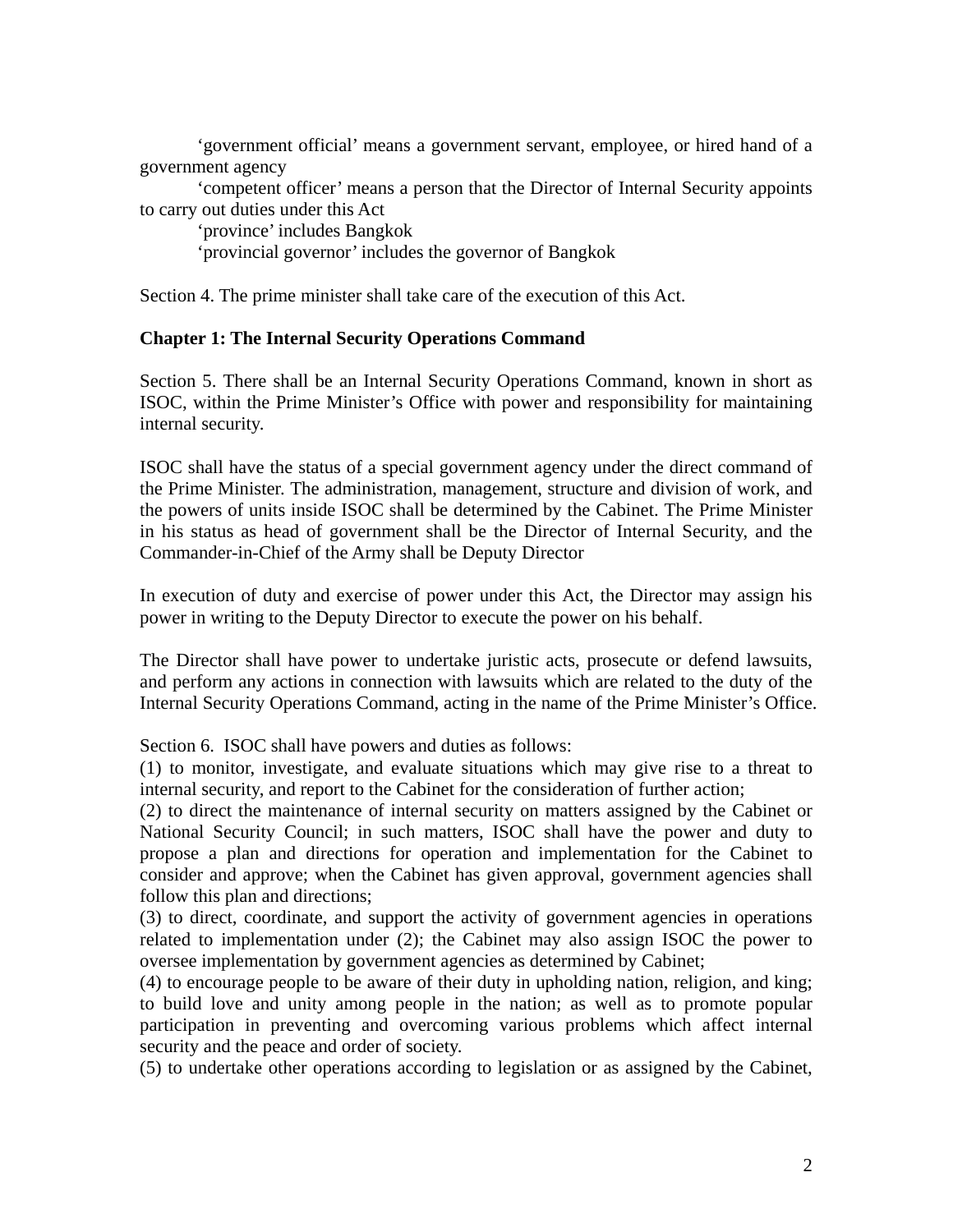National Security Council, or Prime Minister.

In the maintenance of internal security if there is necessity for ISOC to use any power and duty under law which falls under the power, duty, and responsibility of any government agency, the Cabinet shall have the power to appoint any office-holder in ISOC as an official or competent officer under this Act, or shall pass a resolution for that government agency to transfer its power, duty, and responsibility under law in the aforesaid matter to ISOC to operate in its stead, or to operate within a designated area and time period, along with any additional principles and conditions for the use of that power.

Section 7. Beside the transfer of government duties under the Act on the Organization of State Administration, the Director may assign the powers and duties of the Director under this Act to the director of a RISOC, the director of a PISOC, or a director under Section 16.

Section 8. To facilitate operations under the power of ISOC under this Act, a government agency shall, at the request of the Director of ISOC, send government officials to serve at ISOC; and a central personnel organization or any other body which has power and duty similar to that government agency shall provide the government agency that has sent government officials to serve at ISOC with replacement staff as required, but not exceeding the number sent.

Section 9. There shall be an Internal Security Operations Board composed of the Prime Minister or a Deputy Prime Minister assigned by the Prime Minister as Chairman; the Minister of Defense and Minister of Interior as Deputy Chairmen; Minister of Justice, Minister of Information and Communications Technology, the Permanent Secretary of the Ministry of Interior, Secretary of the National Security Council, Secretary of the Civil Service Commission, Secretary of the Public Sector Development Commission, Director of the National Intelligence Agency, Director of the Budget Bureau, the Comptroller General, Director of the Department of Special Investigations, Supreme Commander, Commander-in-Chief of the Army, Commander-in-Chief of the Navy, Commander-in-Chief of the Air Force, Commissioner General of Police, and the Attorney-General as members; the Secretary of the National Security Council as member and secretary; and no more than two government officials within ISOC appointed by the Director as deputy secretaries.

The Board shall have the power to oversee, offer consultation, and make proposals to ISOC on operations under the power of ISOC, including the following powers and responsibilities:

(1) to prescribe procedures for the direction and coordination of government agencies related to the maintenance of internal security;

(2) to prescribe procedures for the activity of ISOC, regional ISOCs, and provincial ISOCs;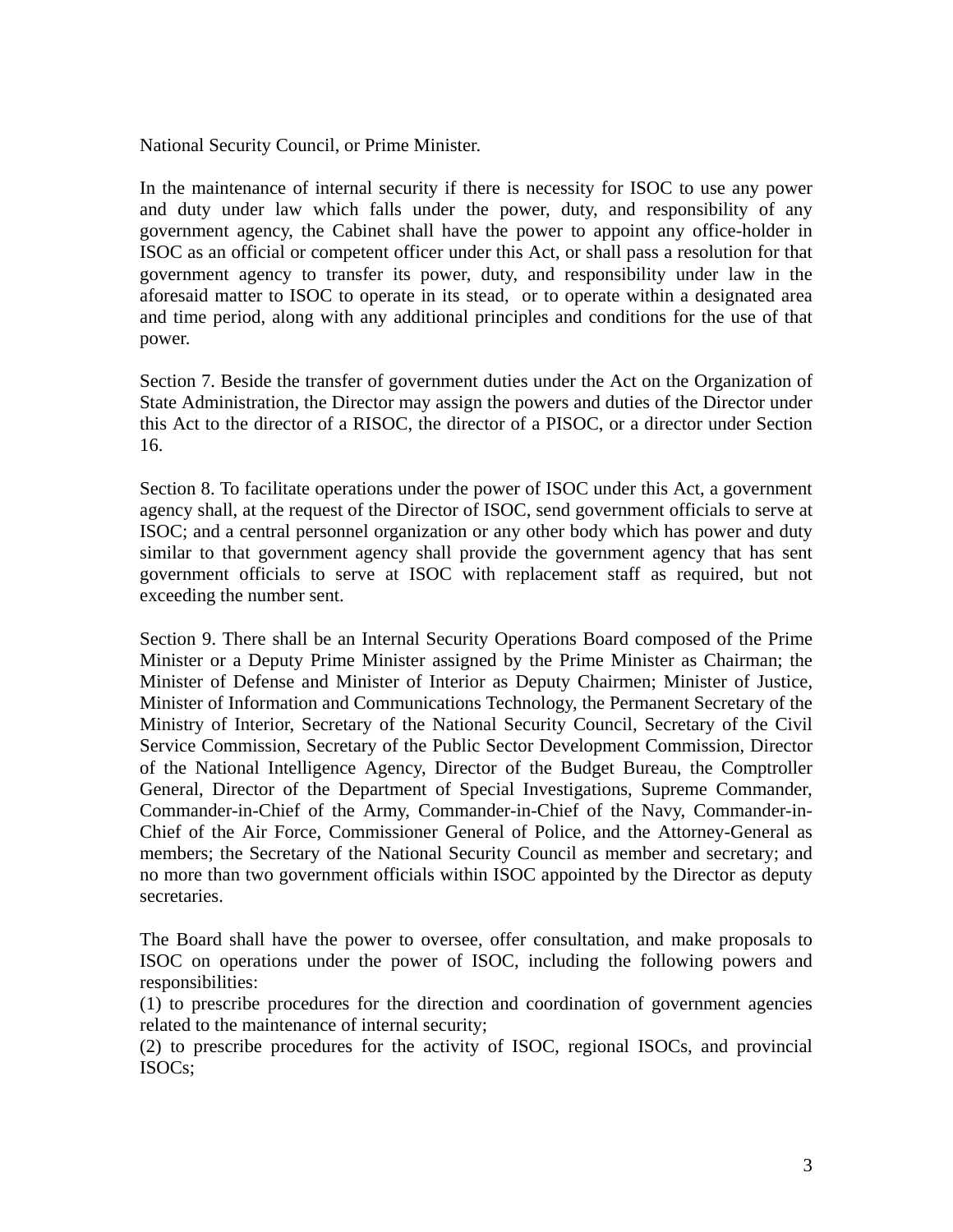(3) to issue regulations concerning budget, financing, properties, and the management of the assets of ISOC;

(4) to appoint committees or working groups to exercise duty as assigned;

(5) to undertake other duties as laid down in this Act or other laws.

Section 10. When there is necessity for the sake of internal security within the territory of any army region, the Board on the proposal of the Director may take a resolution for the regional army to establish a Regional Internal Security Operations Command, known in short as RISOC.

A RISOC shall report directly to ISOC; the commander of the regional army shall be the regional director of internal security with duty and responsibility to support the maintenance of internal security within the territory of responsibility of the regional army, as the Director assigns.

To facilitate the work of a RISOC, the Director has the power to appoint government officials and hired hands of the regional army, together with government officials, employees, and hired hands of government agencies within the territory, to work regularly or temporarily in a RISOC, as proposed by the director of a RISOC; the provisions of clause 8 shall govern the orders of the Director in this case, mutatis mutandis.

The director of a RISOC shall have command over government officials, employees, and hired hands who have been ordered to work within RISOC, and shall take responsibility for the implementation of the work of RISOC.

The structure, division of powers and duties, staffing, and management of working units within a RISOC shall be determined by the Director following proposals by the director of RISOC.

ISOC and the regional army shall provide support with personnel, budget, and resources for the operations of a RISOC on the request of the director of a RISOC.

Section 11. To facilitate participation in overcoming problems or protecting against threats that arise, the director of a RISOC shall establish a RISOC advisory board consisting of a chairman and members numbering no fewer than 25 and no more than 50 persons accepted and trusted by the people in all parts of the territory with duty to propose solutions to problems or prevention of threats that arise, and to give consultation on any matter requested by the director of RISOC

Section 12. To facilitate the support, assistance, and execution of duty of the director of a RISOC under clause 10, the director of RISOC with the approval of the Minister of Interior and the Director may establish a Provincial Internal Security Operations Command, known in short as PISOC, in any province within the territory of the regional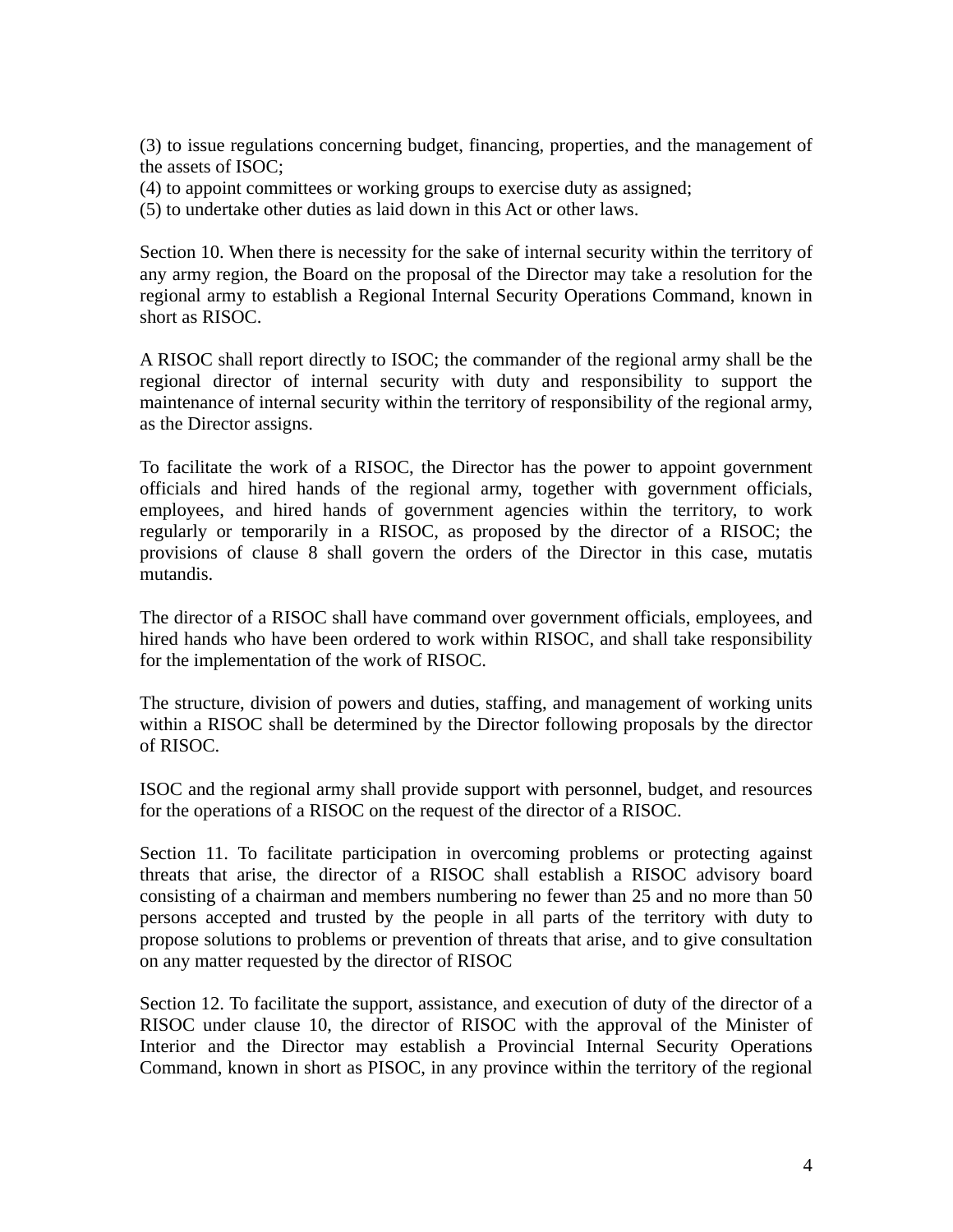army as a unit reporting directly to RISOC, with duty and responsibility to support the maintenance of internal security in an area of responsibility within that province as assigned by the Director. The provincial governor shall be the provincial director of internal security, with power of command over government officials and employees, and responsibility for the operations of PISOC.

The structure, division of powers and duties, staffing, and administration of working units within a PISOC shall be as determined by the Director.

ISOC and the province shall provide support with personnel, budget, and resources for the operations of a PISOC on the request of the director of a PISOC, with provisions of Section 8 applying to PISOC, mutatis mutandis.

Section 13. To promote participation in overcoming problems or guarding against threats that arise, the director of a PISOC shall establish an advisory board consisting of a chairman and members numbering no fewer than 15 and no more 30, appointed from persons accepted and trusted by the population in all parts of the territory with duty to propose solutions to problems or prevention of threats that arise, and to give consultation on any matter requested by the director of PISOC.

### **Chapter 2: Specific duties of ISOC in the maintenance of internal security**

Section 14. Should any matter arise which affects internal security but which does not yet require the declaration of a state of emergency under the Act on Government Administration in a State of Emergency, and this matter has a tendency to persist for a long time, and falls under the power and responsibility for solving problems of several government agencies, the Cabinet shall pass a resolution for ISOC to take responsibility for prevention, suppression, and eradication or mitigation of this matter which affects internal security, within an assigned area, and shall make a general announcement of this fact.

In the event that the matter in paragraph 1 subsides or can be overcome within the powers of the government agencies which have normal responsibility, the Prime Minister shall declare that the powers of ISOC as assigned under paragraph 1 are revoked.

Section 15. In implementation under clause 14, ISOC shall also have powers and duties as follows:

(1) to prevent, suppress, eradicate, and overcome or mitigate the matter that affects internal security as assigned under paragraph 14;

(2) to draw up a plan of execution according to (1) to be proposed to the Board for approval;

(3) to oversee, follow up, and expedite relevant government agencies and government officials to implement or coordinate implementation according to the plan in (2);

(4) to order that any government official whose behavior is a threat to internal security or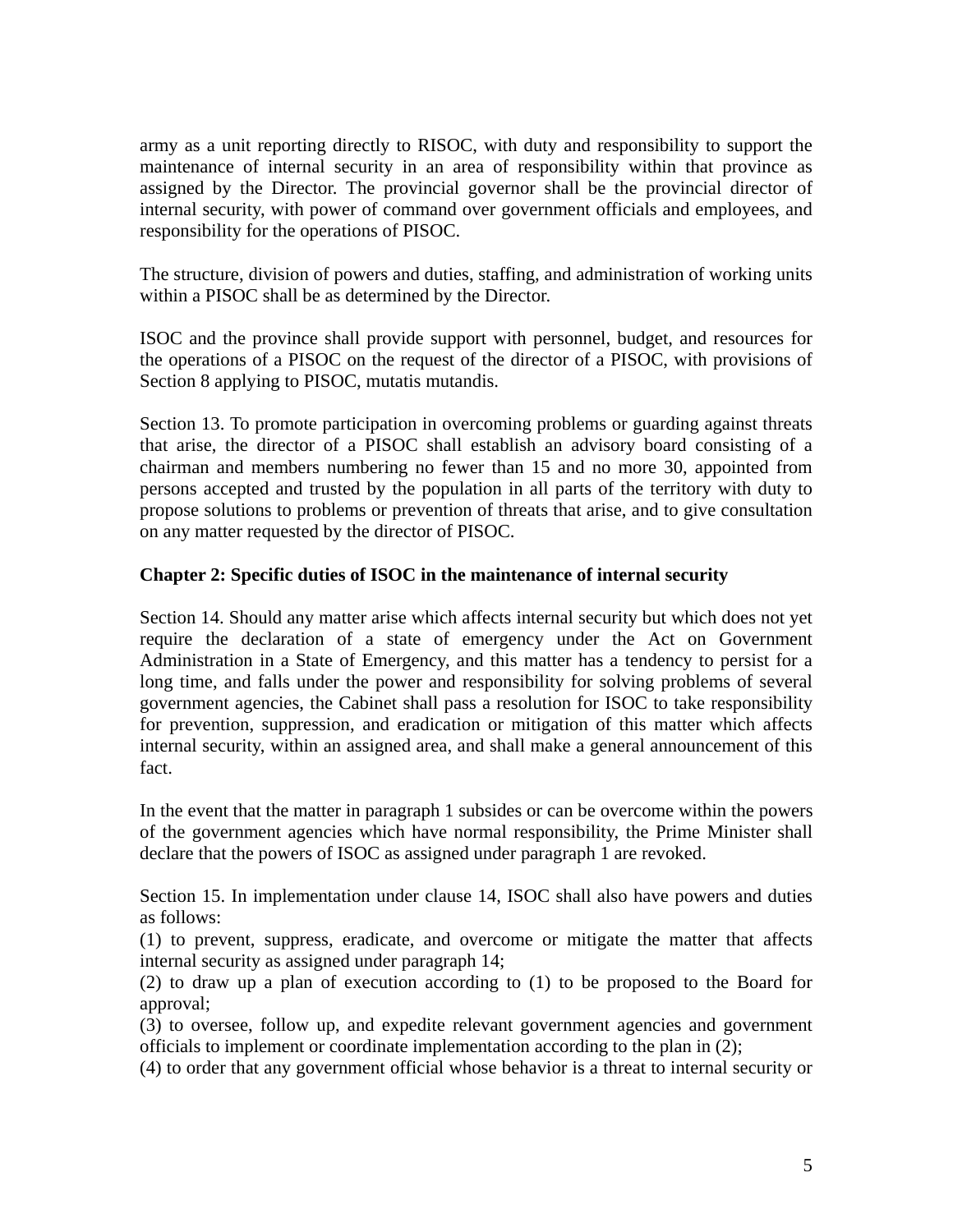an obstruction to the maintenance of internal security, be excluded from a designated area.

In drawing up a plan under (2), ISOC shall meet to consult with the National Security Council and relevant government agencies.

In the event of an order under (4), ISOC shall inform the government agency to which the government official belongs along with the reason, and shall have the government official report to the government agency to which that official belongs as soon as possible. The officials of the government agency to which that official belongs shall issue an order for that official to be relieved of official duties or relieved from the implementation of official duties in the area as prescribed in the aforesaid order.

Section 16. In the event of a need to overcome problems affecting internal security in any area, the Director with the approval of the Board shall have the power to establish one or more special operations centers.

The structure, staffing, administration, duties, control and coordination or command of operations centers under paragraph 1 shall be as determined by the Director with the approval of the Board, and published in the Government Gazette. The provisions of Section 8 shall apply to these operations centers, mutatis mutandis, with the power of the Director serving as the power of the director of the center.

Section 17. To facilitate the prevention, suppression, eradication, and solution or mitigation of a matter under Section 14, the Director with the approval of the Cabinet shall have the power to issue regulations as follows:

(1) to have relevant government officials implement any action, or withhold the implementation of any action;

(2) to prohibit entry or exit at a locality, building, or designated area unless with permission from a competent officer or unless a person has been granted an exemption;

(3) to prohibit exit from dwelling places within a designated time;

(4) to prohibit meetings or gathering in public places when it appears that those meetings or gatherings will create inconvenience for the people using that public place, and may give rise to public disorder;

(5) to prohibit the carrying of weapons outside dwelling places;

(6) to prohibit the use of communication routes or vehicles or to impose conditions on the use of communication routes or vehicles;

(7) to order persons to perform or not perform any action in connection with electronic equipment in order to guard against danger to life, limb, or property of the people.

Section 18. In the execution of powers under Section 15(1), the Director and any official designated by the Director shall be an investigating officer according to the Code of Procedure for Criminal Investigation, but the execution of power in the aforesaid capacity shall conform to agreement between ISOC and the National Police Commission.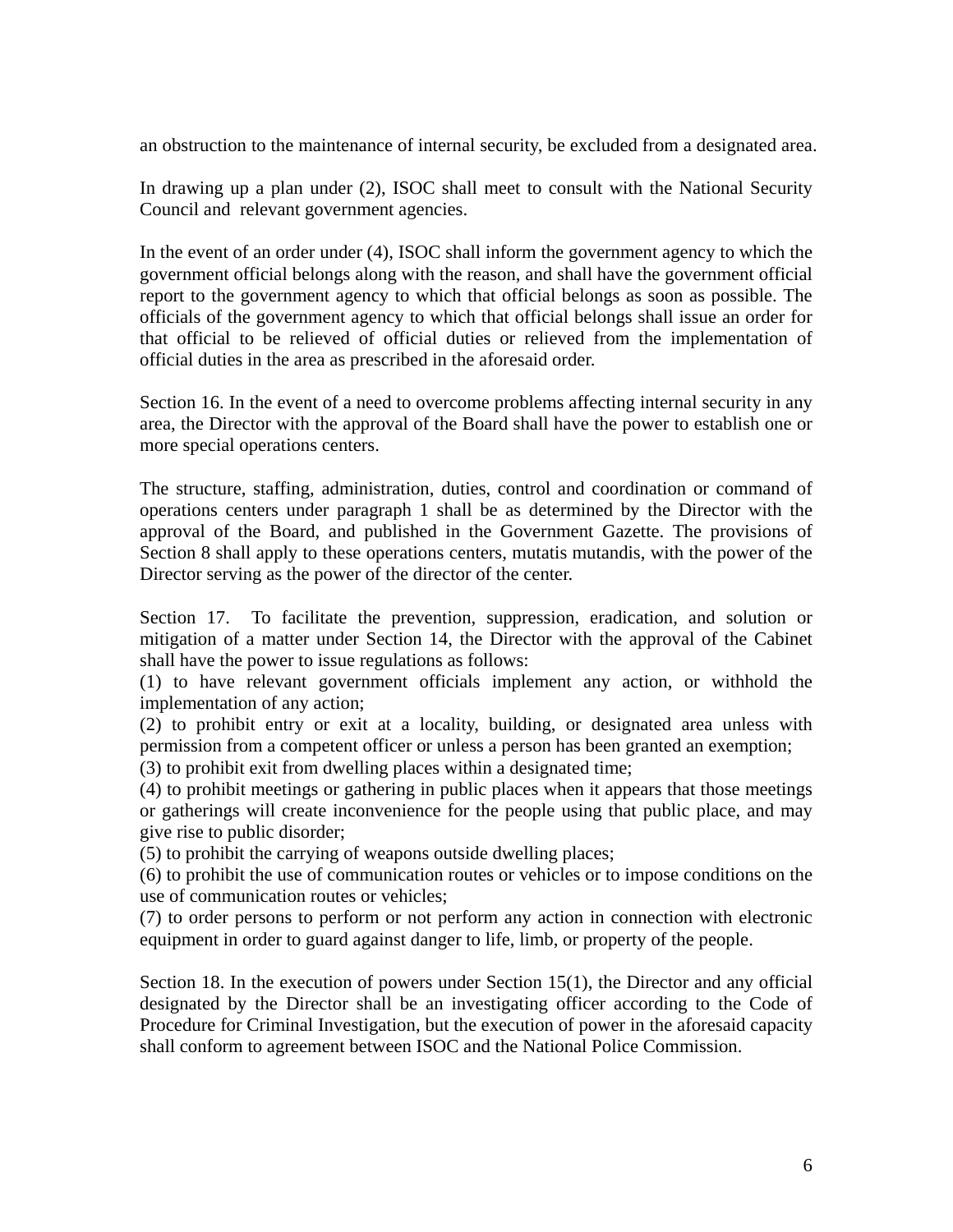Section 19. Within the area assigned for ISOC operations under a Cabinet resolution in Section 14, if an investigating officer believes that any accused person has committed an offence which affects internal security as designated by Cabinet by mistake or out of ignorance, and that granting the suspect the opportunity to reform will be of benefit to the maintenance of internal security, the investigating officer shall submit records about that accused along with his opinion to the Director.

If the Director concurs with the opinion of the investigating officer, the Director shall send the aforesaid accused to undergo training at a designated place for a period not exceeding 6 months and under any other conditions so designated in place of court proceedings, according to principles, methods, and conditions determined by the Cabinet.

The procedure under paragraph 2 may be carried out only when the accused agrees to undergo training and abide by the aforesaid conditions. When the accused has undergone training and fulfilled all the conditions, the investigating officer shall submit the matter to the public prosecutor to order the withdrawal of the case under his responsibility, and when the public prosecutor has ordered the withdrawal of the case against the accused, nobody shall bring charges against the accused for the same offence.

Section 20. Should the execution of power by ISOC under Section 15(1) result in loss for any innocent person, ISOC shall arrange for that person to receive compensation for the loss appropriate to the case according to principles and conditions designated by the Cabinet.

Section 21. Officials exercising their duties within an area designated under Section 14 may receive special remuneration as designated by the Cabinet.

Any official under paragraph 1 who suffers injury, death, disability, or loss of body parts as a result of the execution of duty may receive other benefits apart from those provided by law in accordance with regulations decided by the Cabinet.

Section 22. Regulations, notifications, orders and actions under this Act are not subject to the law on administrative procedures, or the law on the establishment of the Administrative Court and procedure for administrative cases.

Section 23. In the execution of duty under this act, an official is not subject to civil, criminal, or disciplinary liability if that official is acting under orders of a superior officer and has reasonable cause to believe that the order falls within the law and the action is appropriate to the cause, but with no abrogation of the rights of any person who suffers loss to petition for compensation from government according to the law on liability of officials for wrongful acts.

The content of paragraph 1 applies to persons who assist officials under the order of officials under this act, mutatis mutandis.